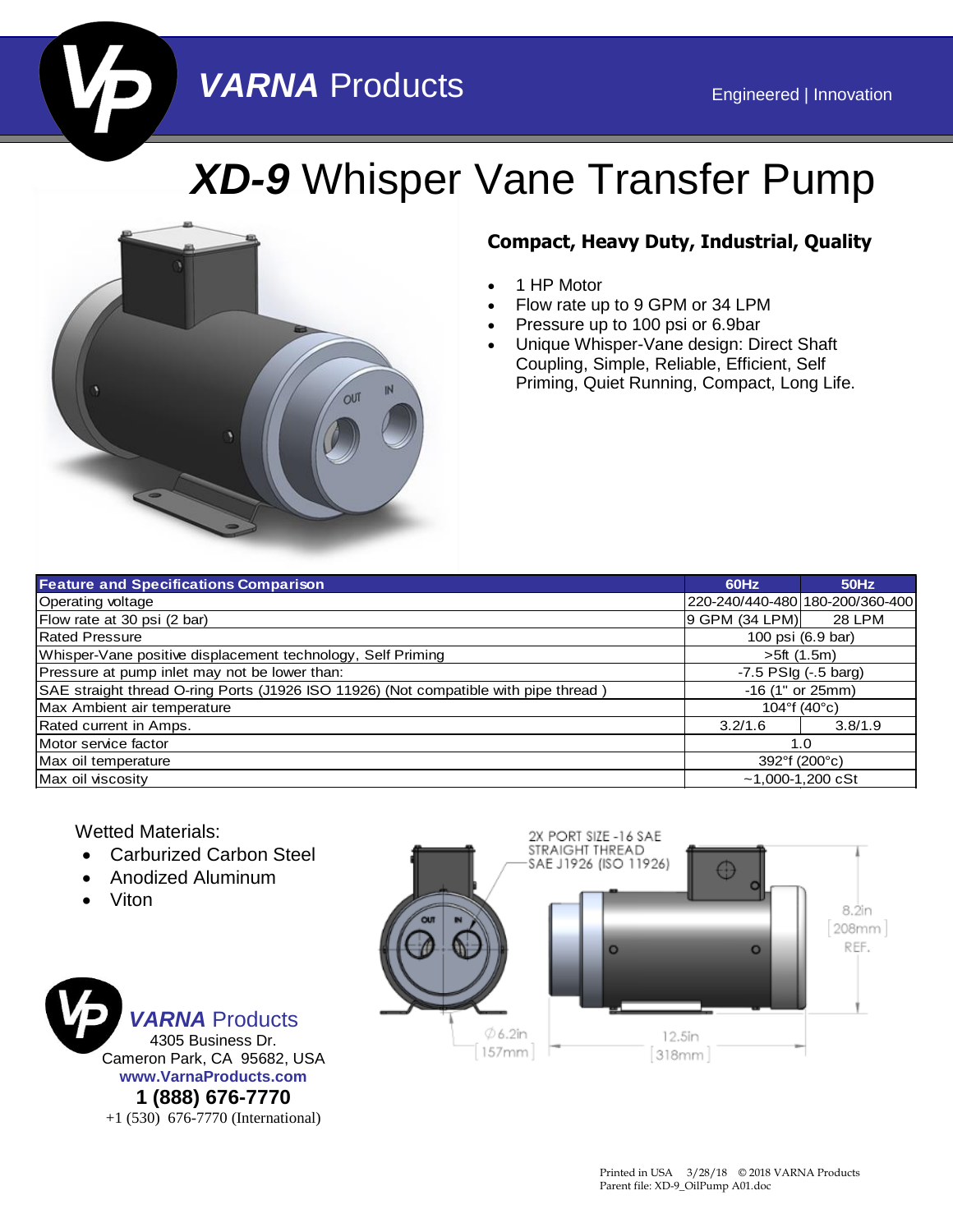

#### **General**

The XD9 pump delivers up to 9 gpm (34 l/m) of oil flow. It is a self-priming and quiet-running vane pump for use in a wide variety of transfer or circulating applications with non-corrosive fluids such as oils and coolants. It can handle fluids with poor lubricity or low film strength and produce up to 100 psi (6.9 bar) pressure.

### **Plumbing Considerations**

Excessive pressure drop caused by small pipes can be detrimental to system performance. Relative to 'hydraulic pumps' this is a high flow, low-pressure pump, optimized for efficiency in transfer applications. Small suction hoses/pipes will starve the pump and reduce output flow by causing cavitation. Small pressure pipes will create excessive backpressure that will exceed the rating of the pump. Therefore, elbows and long runs of pipe should be avoided. Each elbow and each inch of pipe has a cumulative effect. Plumbing losses with cold or high viscosity fluid can easily add up to a significant percentage of available pressure when the plumbing is too restrictive.

The pump itself produces flow not pressure. Like a turnstile, every rotation of the pump delivers a metered volume to the other side. Whatever system is connected to the pump has flow resistance, which is the source of the backpressure as the pump works to maintain flow.

It is recommended that hose or pipe no smaller than 1" (25mm) be used and that the suction hose, in particular, be kept as short as possible and no longer than 36".

#### **Wiring and Motor Protection**

Wire Leads are 8in (45cm) 18AWG. A #8 ground lug is located inside conduit box. Class 20 motor protection in the motor starter is recommended.



TO REVERSE ROTATION INTERCHANGE ANY 2 LINE LEADS

#### **Application Engineering**

It is challenging to address every possible installation type. We are always happy to help in choosing an appropriate installation setup. Give us a call for engineering assistance and support. 888-676-7774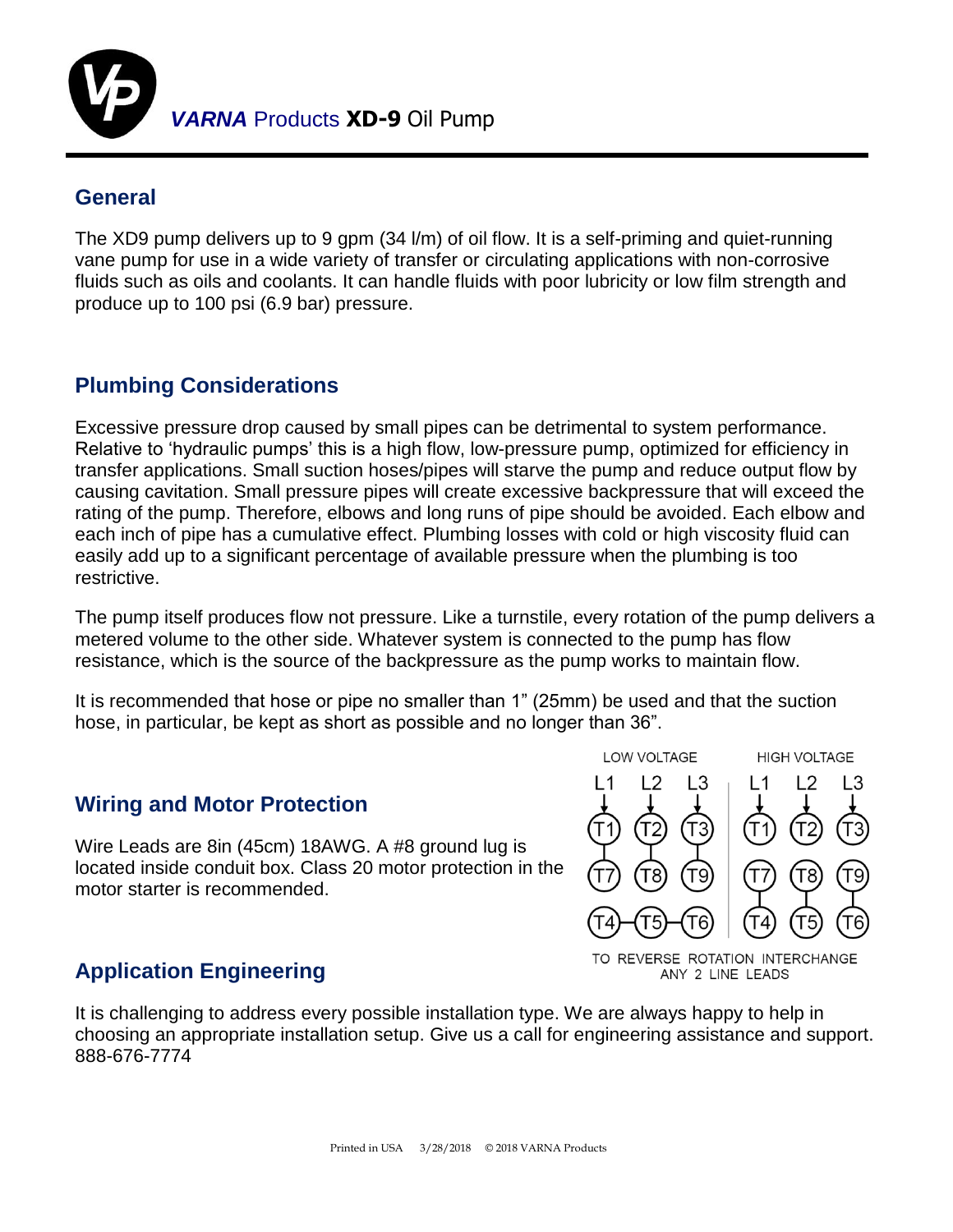